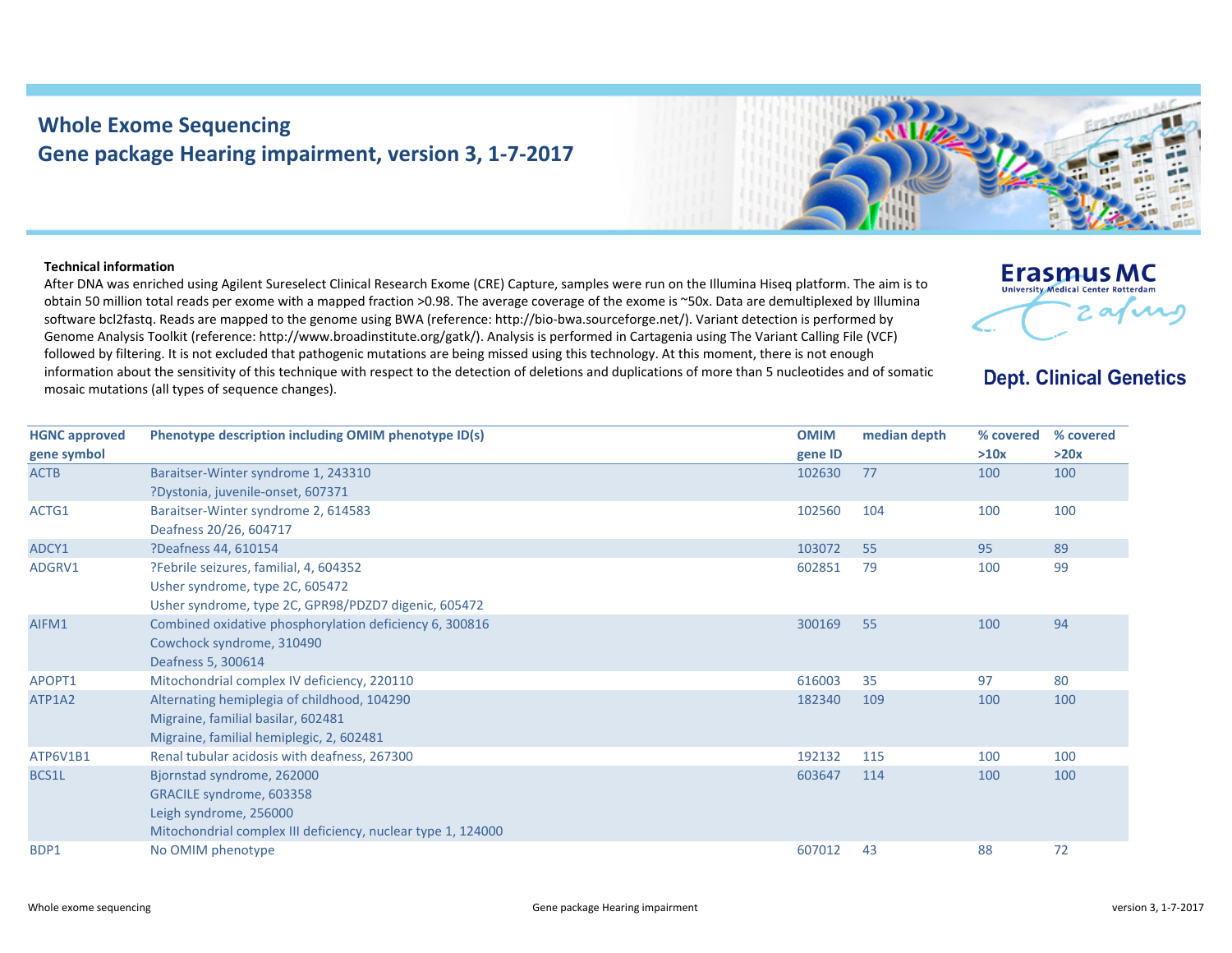| <b>HGNC approved</b> | Phenotype description including OMIM phenotype ID(s)                  | <b>OMIM</b> | median depth | % covered | % covered |
|----------------------|-----------------------------------------------------------------------|-------------|--------------|-----------|-----------|
| gene symbol          |                                                                       | gene ID     |              | >10x      | >20x      |
| <b>BSND</b>          | Bartter syndrome, type 4a, 602522                                     | 606412      | 104          | 100       | 100       |
|                      | Sensorineural deafness with mild renal dysfunction, 602522            |             |              |           |           |
| CABP2                | Deafness 93, 614899                                                   | 607314      | 58           | 100       | 95        |
| CACNA1D              | Primary aldosteronism, seizures, and neurologic abnormalities, 615474 | 114206      | 95           | 100       | 99        |
|                      | Sinoatrial node dysfunction and deafness, 614896                      |             |              |           |           |
| CC2D2A               | COACH syndrome, 216360                                                | 612013      | 82           | 100       | 99        |
|                      | Joubert syndrome 9, 612285                                            |             |              |           |           |
|                      | Meckel syndrome 6, 612284                                             |             |              |           |           |
| CCDC50               | ?Deafness 44, 607453                                                  | 611051      | 69           | 100       | 100       |
| CD164                | ?Deafness 66, 616969                                                  | 603356      | 47           | 93        | 91        |
| CDC14A               | Deafness 105, 616958                                                  | 603504      | 60           | 94        | 76        |
| CDH <sub>23</sub>    | Deafness 12, 601386                                                   | 605516      | 119          | 100       | 100       |
|                      | Usher syndrome, type 1D, 601067                                       |             |              |           |           |
|                      | Usher syndrome, type 1D/F digenic, 601067                             |             |              |           |           |
| CEACAM16             | Deafness 4B, 614614                                                   | 614591      | 88           | 100       | 100       |
| <b>CEP78</b>         | Cone-rod dystrophy and hearing loss, 617236                           | 617110      | 45           | 95        | 84        |
| CIB <sub>2</sub>     | Deafness 48, 609439                                                   | 605564      | 109          | 100       | 100       |
|                      | Usher syndrome, type IJ, 614869                                       |             |              |           |           |
| CLDN14               | Deafness 29, 614035                                                   | 605608      | 55           | 100       | 100       |
| CLIC5                | ?Deafness 103, 616042                                                 | 607293      | 44           | 100       | 94        |
| <b>CLPP</b>          | Perrault syndrome 3, 614129                                           | 601119      | 60           | 97        | 90        |
| CLRN1                | Retinitis pigmentosa 61, 614180                                       | 606397      | 105          | 100       | 100       |
|                      | Usher syndrome, type 3A, 276902                                       |             |              |           |           |
| <b>COCH</b>          | Deafness 9, 601369                                                    | 603196      | 111          | 100       | 100       |
| <b>COL11A1</b>       | Fibrochondrogenesis 1, 228520                                         | 120280      | 56           | 98        | 88        |
|                      | {Lumbar disc herniation, susceptibility to}, 603932                   |             |              |           |           |
|                      | Marshall syndrome, 154780                                             |             |              |           |           |
|                      | Stickler syndrome, type II, 604841                                    |             |              |           |           |
| <b>COL11A2</b>       | Deafness 13, 601868                                                   | 120290      | 64           | 100       | 97        |
|                      | Deafness 53, 609706                                                   |             |              |           |           |
|                      | Fibrochondrogenesis 2, 614524                                         |             |              |           |           |
|                      | Otospondylomegaepiphyseal dysplasia, 215150                           |             |              |           |           |
|                      | Stickler syndrome, type III, 184840                                   |             |              |           |           |
|                      | Weissenbacher-Zweymuller syndrome, 277610                             |             |              |           |           |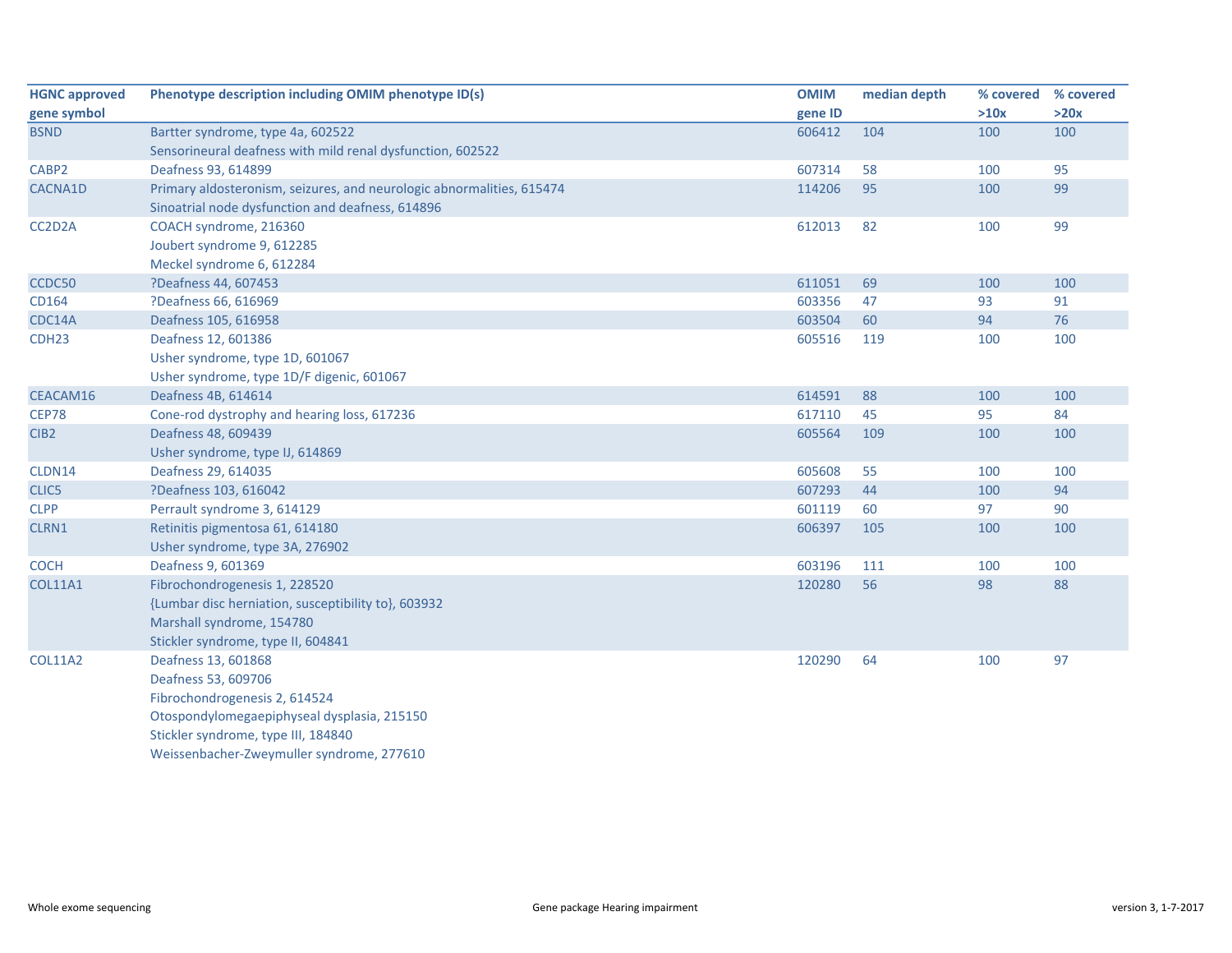| <b>HGNC approved</b> | Phenotype description including OMIM phenotype ID(s)             | <b>OMIM</b> | median depth | % covered | % covered |
|----------------------|------------------------------------------------------------------|-------------|--------------|-----------|-----------|
| gene symbol          |                                                                  | gene ID     |              | >10x      | >20x      |
| COL2A1               | Achondrogenesis, type II or hypochondrogenesis, 200610           | 120140      | 74           | 100       | 99        |
|                      | Avascular necrosis of the femoral head, 608805                   |             |              |           |           |
|                      | Czech dysplasia, 609162                                          |             |              |           |           |
|                      | Epiphyseal dysplasia, multiple, with myopia and deafness, 132450 |             |              |           |           |
|                      | Kniest dysplasia, 156550                                         |             |              |           |           |
|                      | Legg-Calve-Perthes disease, 150600                               |             |              |           |           |
|                      | Osteoarthritis with mild chondrodysplasia, 604864                |             |              |           |           |
|                      | Platyspondylic skeletal dysplasia, Torrance type, 151210         |             |              |           |           |
|                      | SED congenita, 183900                                            |             |              |           |           |
|                      | SMED Strudwick type, 184250                                      |             |              |           |           |
|                      | Spondyloepiphyseal dysplasia, Stanescu type, 616583              |             |              |           |           |
|                      | Spondyloperipheral dysplasia, 271700                             |             |              |           |           |
|                      | Stickler sydrome, type I, nonsyndromic ocular, 609508            |             |              |           |           |
|                      | Stickler syndrome, type I, 108300                                |             |              |           |           |
|                      | Vitreoretinopathy with phalangeal epiphyseal dysplasia           |             |              |           |           |
| COL4A3               | Alport syndrome, 104200                                          | 120070      | 62           | 98        | 97        |
|                      | Alport syndrome, 203780                                          |             |              |           |           |
|                      | Hematuria, benign familial, 141200                               |             |              |           |           |
| COL4A4               | Alport syndrome, 203780                                          | 120131      | 62           | 100       | 96        |
|                      | Hematuria, familial benign                                       |             |              |           |           |
| COL4A5               | Alport syndrome, 301050                                          | 303630      | 34           | 97        | 79        |
| COL4A6               | ?Deafness 6, 300914                                              | 303631      | 40           | 98        | 87        |
| COL9A1               | ?Epiphyseal dysplasia, multiple, 6, 614135                       | 120210      | 71           | 99        | 95        |
|                      | Stickler syndrome, type IV, 614134                               |             |              |           |           |
| COL9A2               | Epiphyseal dysplasia, multiple, 2, 600204                        | 120260      | 50           | 100       | 94        |
|                      | ?Stickler syndrome, type V, 614284                               |             |              |           |           |
| <b>CRYM</b>          | Deafness 40, 616357                                              | 123740      | 70           | 100       | 100       |
| DCDC2                | ?Deafness 66, 610212                                             | 605755      | 58           | 100       | 93        |
|                      | Nephronophthisis 19, 616217                                      |             |              |           |           |
|                      | Sclerosing cholangitis, neonatal, 617394                         |             |              |           |           |
| DFNA5                | Deafness 5, 600994                                               | 608798      | 88           | 100       | 100       |
| DFNB59               | Deafness 59, 610220                                              | 610219      | 79           | 100       | 97        |
| <b>DIABLO</b>        | Deafness 64, 614152                                              | 605219      | 107          | 100       | 100       |
| DIAPH1               | Deafness 1, 124900                                               | 602121      | 80           | 100       | 96        |
|                      | Seizures, cortical blindness, microcephaly syndrome, 616632      |             |              |           |           |
| DIAPH3               | Auditory neuropathy, 1, 609129                                   | 614567      | 54           | 100       | 92        |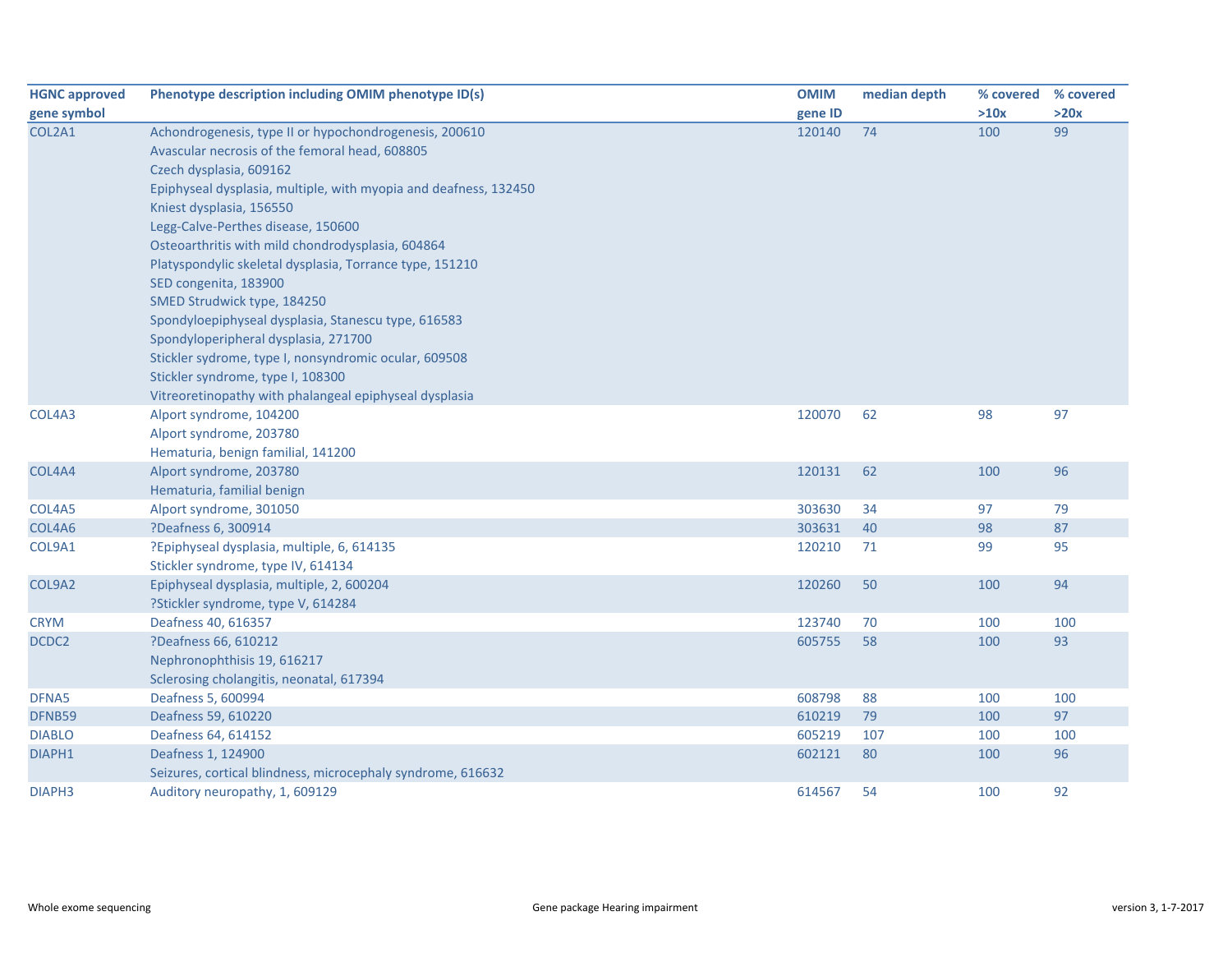| <b>HGNC approved</b> | Phenotype description including OMIM phenotype ID(s)                            | <b>OMIM</b> | median depth | % covered % covered |      |
|----------------------|---------------------------------------------------------------------------------|-------------|--------------|---------------------|------|
| gene symbol          |                                                                                 | gene ID     |              | >10x                | >20x |
| <b>DSPP</b>          | Deafness 39, with dentinogenesis, 605594                                        | 125485      | 49           | 84                  | 61   |
|                      | Dentin dysplasia, type II, 125420                                               |             |              |                     |      |
|                      | Dentinogenesis imperfecta, Shields type II, 125490                              |             |              |                     |      |
|                      | Dentinogenesis imperfecta, Shields type III, 125500                             |             |              |                     |      |
| EDN3                 | Central hypoventilation syndrome, congenital, 209880                            | 131242      | 103          | 100                 | 100  |
|                      | {Hirschsprung disease, susceptibility to, 4}, 613712                            |             |              |                     |      |
|                      | Waardenburg syndrome, type 4B, 613265                                           |             |              |                     |      |
| <b>EDNRB</b>         | ABCD syndrome, 600501                                                           | 131244      | 93           | 100                 | 100  |
|                      | {Hirschsprung disease, susceptibility to, 2}, 600155                            |             |              |                     |      |
|                      | Waardenburg syndrome, type 4A, 277580                                           |             |              |                     |      |
| ELMOD3               | ?Deafness 88, 615429                                                            | 615427      | 65           | 100                 | 94   |
| EPS8                 | ?Deafness 102, 615974                                                           | 600206      | 41           | 90                  | 75   |
| <b>ESPN</b>          | Deafness 36, 609006                                                             | 606351      | 37           | 84                  | 66   |
|                      | Deafness, neurosensory, without vestibular involvement                          |             |              |                     |      |
| <b>ESRRB</b>         | Deafness 35, 608565                                                             | 602167      | 80           | 100                 | 100  |
| EXOSC2               | No OMIM phenotype                                                               | 602238      | 41           | 100                 | 86   |
| EYA1                 | Anterior segment anomalies with or without cataract, 602588                     | 601653      | 78           | 100                 | 96   |
|                      | Branchiootic syndrome 1, 602588                                                 |             |              |                     |      |
|                      | Branchiootorenal syndrome 1, with or without cataracts, 113650                  |             |              |                     |      |
|                      | ?Otofaciocervical syndrome, 166780                                              |             |              |                     |      |
| EYA4                 | Cardiomyopathy, dilated, 1J, 605362                                             | 603550      | 82           | 100                 | 100  |
|                      | Deafness 10, 601316                                                             |             |              |                     |      |
| FGF3                 | Deafness, congenital with inner ear agenesis, microtia, and microdontia, 610706 | 164950      | 60           | 100                 | 97   |
| FOXI1                | Enlarged vestibular aqueduct, 600791                                            | 601093      | 84           | 100                 | 100  |
| GATA3                | Hypoparathyroidism, sensorineural deafness, and renal dysplasia, 146255         | 131320      | 86           | 100                 | 100  |
| GIPC3                | Deafness 15, 601869                                                             | 608792      | 70           | 94                  | 88   |
| GJB <sub>2</sub>     | Bart-Pumphrey syndrome, 149200                                                  | 121011      | 122          | 100                 | 100  |
|                      | Deafness 3A, 601544                                                             |             |              |                     |      |
|                      | Deafness 1A, 220290                                                             |             |              |                     |      |
|                      | Hystrix-like ichthyosis with deafness, 602540                                   |             |              |                     |      |
|                      | Keratitis-ichthyosis-deafness syndrome, 148210                                  |             |              |                     |      |
|                      | Keratoderma, palmoplantar, with deafness, 148350                                |             |              |                     |      |
|                      | Vohwinkel syndrome, 124500                                                      |             |              |                     |      |
| GJB3                 | Deafness 2B, 612644                                                             | 603324      | 114          | 100                 | 100  |
|                      | Deafness, with peripheral neuropathy                                            |             |              |                     |      |
|                      | <b>Deafness</b>                                                                 |             |              |                     |      |
|                      | Deafness, digenic, GJB2/GJB3, 220290                                            |             |              |                     |      |
|                      | Erythrokeratodermia variabilis et progressiva, 133200                           |             |              |                     |      |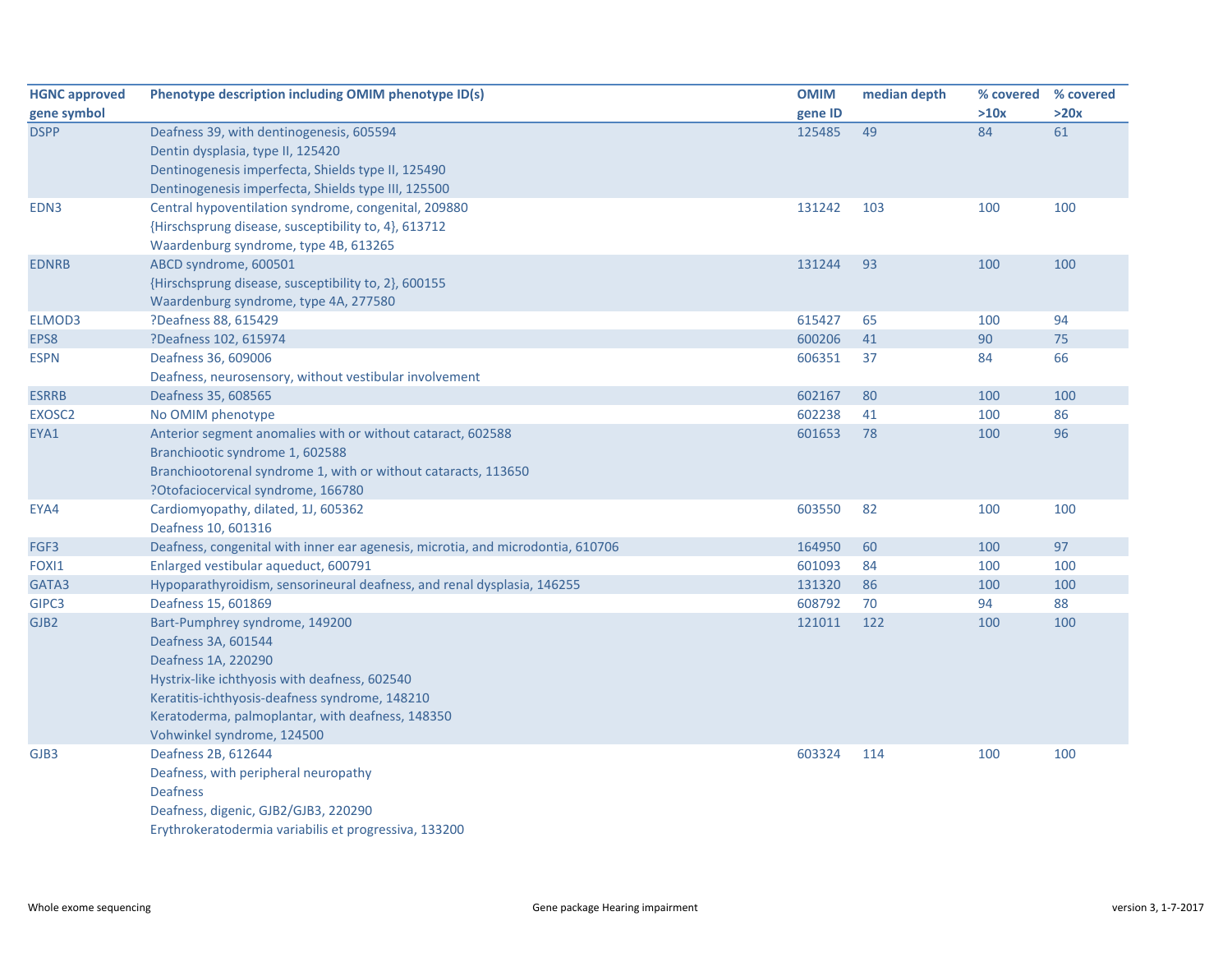| <b>HGNC approved</b> | Phenotype description including OMIM phenotype ID(s)            | <b>OMIM</b> | median depth |      | % covered % covered |
|----------------------|-----------------------------------------------------------------|-------------|--------------|------|---------------------|
| gene symbol          |                                                                 | gene ID     |              | >10x | >20x                |
| GJB6                 | Deafness 3B, 612643                                             | 604418      | 90           | 100  | 100                 |
|                      | Deafness 1B, 612645                                             |             |              |      |                     |
|                      | Deafness, digenic GJB2/GJB6, 220290                             |             |              |      |                     |
|                      | Ectodermal dysplasia 2, Clouston type, 129500                   |             |              |      |                     |
| GPSM2                | Chudley-McCullough syndrome, 604213                             | 609245      | 76           | 100  | 97                  |
| GRHL <sub>2</sub>    | Deafness 28, 608641                                             | 608576      | 75           | 100  | 99                  |
|                      | Ectodermal dysplasia/short stature syndrome, 616029             |             |              |      |                     |
| GRXCR1               | Deafness 25, 613285                                             | 613283      | 93           | 100  | 100                 |
| <b>GRXCR2</b>        | ?Deafness 101, 615837                                           | 615762      | 47           | 100  | 96                  |
| <b>HARS</b>          | Charcot-Marie-Tooth disease, axonal, type 2W, 616625            | 142810      | 86           | 100  | 99                  |
|                      | Usher syndrome type 3B, 614504                                  |             |              |      |                     |
| HARS2                | ?Perrault syndrome 2, 614926                                    | 600783      | 107          | 100  | 100                 |
| <b>HGF</b>           | Deafness 39, 608265                                             | 142409      | 83           | 100  | 99                  |
| HOMER2               | ?Deafness 68, 616707                                            | 604799      | 50           | 99   | 91                  |
| <b>HSD17B4</b>       | D-bifunctional protein deficiency, 261515                       | 601860      | 63           | 99   | 96                  |
|                      | Perrault syndrome 1, 233400                                     |             |              |      |                     |
| ILDR1                | Deafness 42, 609646                                             | 609739      | 63           | 100  | 97                  |
| <b>KARS</b>          | ?Charcot-Marie-Tooth disease, recessive intermediate, B, 613641 | 601421      | 100          | 100  | 100                 |
|                      | Deafness 89, 613916                                             |             |              |      |                     |
| <b>KCNE1</b>         | Jervell and Lange-Nielsen syndrome 2, 612347                    | 176261      | 163          | 100  | 100                 |
|                      | Long QT syndrome 5, 613695                                      |             |              |      |                     |
| KCNJ10               | Enlarged vestibular aqueduct, digenic, 600791                   | 602208      | 122          | 100  | 100                 |
|                      | SESAME syndrome, 612780                                         |             |              |      |                     |
| <b>KCNQ1</b>         | Atrial fibrillation, familial, 3, 607554                        | 607542      | 75           | 93   | 90                  |
|                      | Jervell and Lange-Nielsen syndrome, 220400                      |             |              |      |                     |
|                      | Long QT syndrome 1, 192500                                      |             |              |      |                     |
|                      | {Long QT syndrome 1, acquired, susceptibility to}, 192500       |             |              |      |                     |
|                      | Short QT syndrome 2, 609621                                     |             |              |      |                     |
| KCNQ4                | Deafness 2A, 600101                                             | 603537      | 98           | 95   | 94                  |
| <b>KITLG</b>         | Deafness 69, unilateral or asymmetric, 616697                   | 184745      | 55           | 100  | 95                  |
|                      | Hyperpigmentation with or without hypopigmentation, 145250      |             |              |      |                     |
|                      | [Skin/hair/eye pigmentation 7, blond/brown hair], 611664        |             |              |      |                     |
| LARS <sub>2</sub>    | ?Hydrops, lactic acidosis, and sideroblastic anemia, 617021     | 604544      | 50           | 100  | 97                  |
|                      | Perrault syndrome 4, 615300                                     |             |              |      |                     |
| LHFPL5               | Deafness 67, 610265                                             | 609427      | 123          | 100  | 100                 |
| LMX1A                | No OMIM phenotype                                               | 600298      | 43           | 99   | 85                  |
| LOXHD1               | Deafness 77, 613079                                             | 613072      | 100          | 100  | 100                 |
| <b>LRTOMT</b>        | Deafness 63, 611451                                             | 612414      | 98           | 100  | 100                 |
| <b>MARVELD2</b>      | Deafness 49, 610153                                             | 610572      | 91           | 100  | 98                  |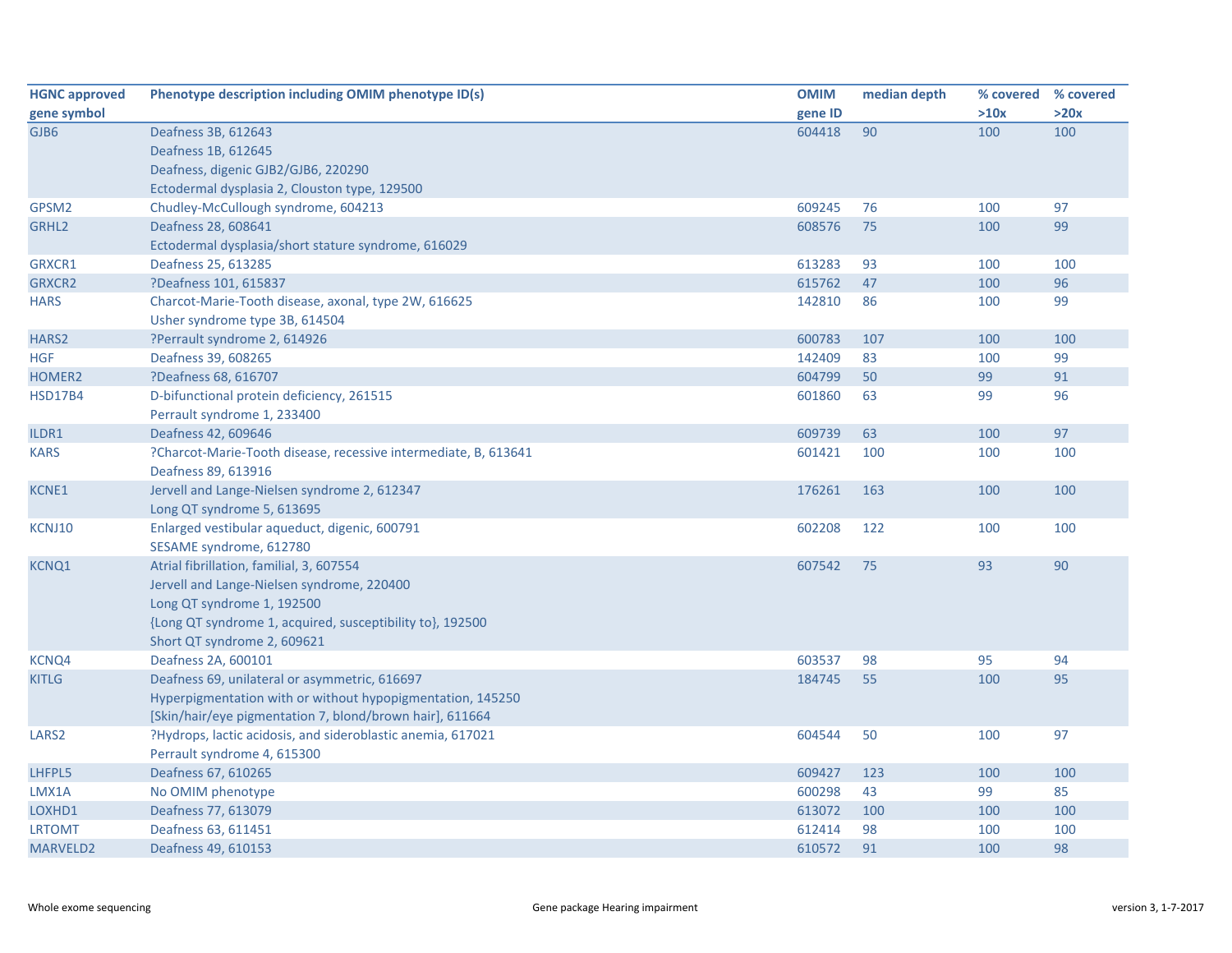| <b>HGNC approved</b> | Phenotype description including OMIM phenotype ID(s)                             | <b>OMIM</b> | median depth     | % covered | % covered |
|----------------------|----------------------------------------------------------------------------------|-------------|------------------|-----------|-----------|
| gene symbol          |                                                                                  | gene ID     |                  | >10x      | >20x      |
| MCM <sub>2</sub>     | ?Deafness 70, 616968                                                             | 116945      | 62               | 100       | 98        |
| <b>MET</b>           | ?Deafness 97, 616705                                                             | 164860      | 95               | 100       | 100       |
|                      | Hepatocellular carcinoma, childhood type, somatic, 114550                        |             |                  |           |           |
|                      | {Osteofibrous dysplasia, susceptibility to}, 607278                              |             |                  |           |           |
|                      | Renal cell carcinoma, papillary, 1, familial and somatic, 605074                 |             |                  |           |           |
| <b>MIR96</b>         | Deafness 50, 613074                                                              | 611606      | No coverage data |           |           |
| <b>MITF</b>          | COMMAD syndrome, 617306                                                          | 156845      | 54               | 100       | 98        |
|                      | {Melanoma, cutaneous malignant, susceptibility to, 8}, 614456                    |             |                  |           |           |
|                      | Tietz albinism-deafness syndrome, 103500                                         |             |                  |           |           |
|                      | Waardenburg syndrome, type 2A, 193510                                            |             |                  |           |           |
|                      | Waardenburg syndrome/ocular albinism, digenic, 103470                            |             |                  |           |           |
| MPZL <sub>2</sub>    | No OMIM phenotype                                                                | 604873      | 40               | 100       | 86        |
| MSRB3                | Deafness 74, 613718                                                              | 613719      | 72               | 100       | 99        |
| <b>MYH14</b>         | Deafness 4A, 600652                                                              | 608568      | 70               | 99        | 95        |
|                      | ?Peripheral neuropathy, myopathy, hoarseness, and hearing loss, 614369           |             |                  |           |           |
| MYH9                 | Deafness 17, 603622                                                              | 160775      | 91               | 100       | 100       |
|                      | Epstein syndrome, 153650                                                         |             |                  |           |           |
|                      | Fechtner syndrome, 153640                                                        |             |                  |           |           |
|                      | Macrothrombocytopenia and progressive sensorineural deafness, 600208             |             |                  |           |           |
|                      | May-Hegglin anomaly, 155100                                                      |             |                  |           |           |
|                      | Sebastian syndrome, 605249                                                       |             |                  |           |           |
| <b>MYO15A</b>        | Deafness 3, 600316                                                               | 602666      | 83               | 98        | 94        |
| MYO3A                | Deafness 30, 607101                                                              | 606808      | 70               | 100       | 98        |
| MYO <sub>6</sub>     | Deafness 22, 606346                                                              | 600970      | 59               | 100       | 94        |
|                      | Deafness 22, with hypertrophic cardiomyopathy, 606346                            |             |                  |           |           |
|                      | Deafness 37, 607821                                                              |             |                  |           |           |
| MYO7A                | Deafness 11, 601317                                                              | 276903      | 100              | 100       | 98        |
|                      | Deafness 2, 600060                                                               |             |                  |           |           |
|                      | Usher syndrome, type 1B, 276900                                                  |             |                  |           |           |
| NARS <sub>2</sub>    | Combined oxidative phosphorylation deficiency 24, 616239                         | 612803      | 67               | 97        | 97        |
| NLRP3                | CINCA syndrome, 607115                                                           | 606416      | 102              | 100       | 100       |
|                      | Familial cold-induced inflammatory syndrome 1, 120100                            |             |                  |           |           |
|                      | Muckle-Wells syndrome, 191900                                                    |             |                  |           |           |
| OPA1                 | Behr syndrome, 210000                                                            | 605290      | 69               | 100       | 93        |
|                      | {Glaucoma, normal tension, susceptibility to}, 606657                            |             |                  |           |           |
|                      | ?Mitochondrial DNA depletion syndrome 14 (encephalocardiomyopathic type), 616896 |             |                  |           |           |
|                      | Optic atrophy 1, 165500                                                          |             |                  |           |           |
|                      | Optic atrophy plus syndrome, 125250                                              |             |                  |           |           |
| OSBPL2               | Deafness 67, 616340                                                              | 606731      | 54               | 100       | 94        |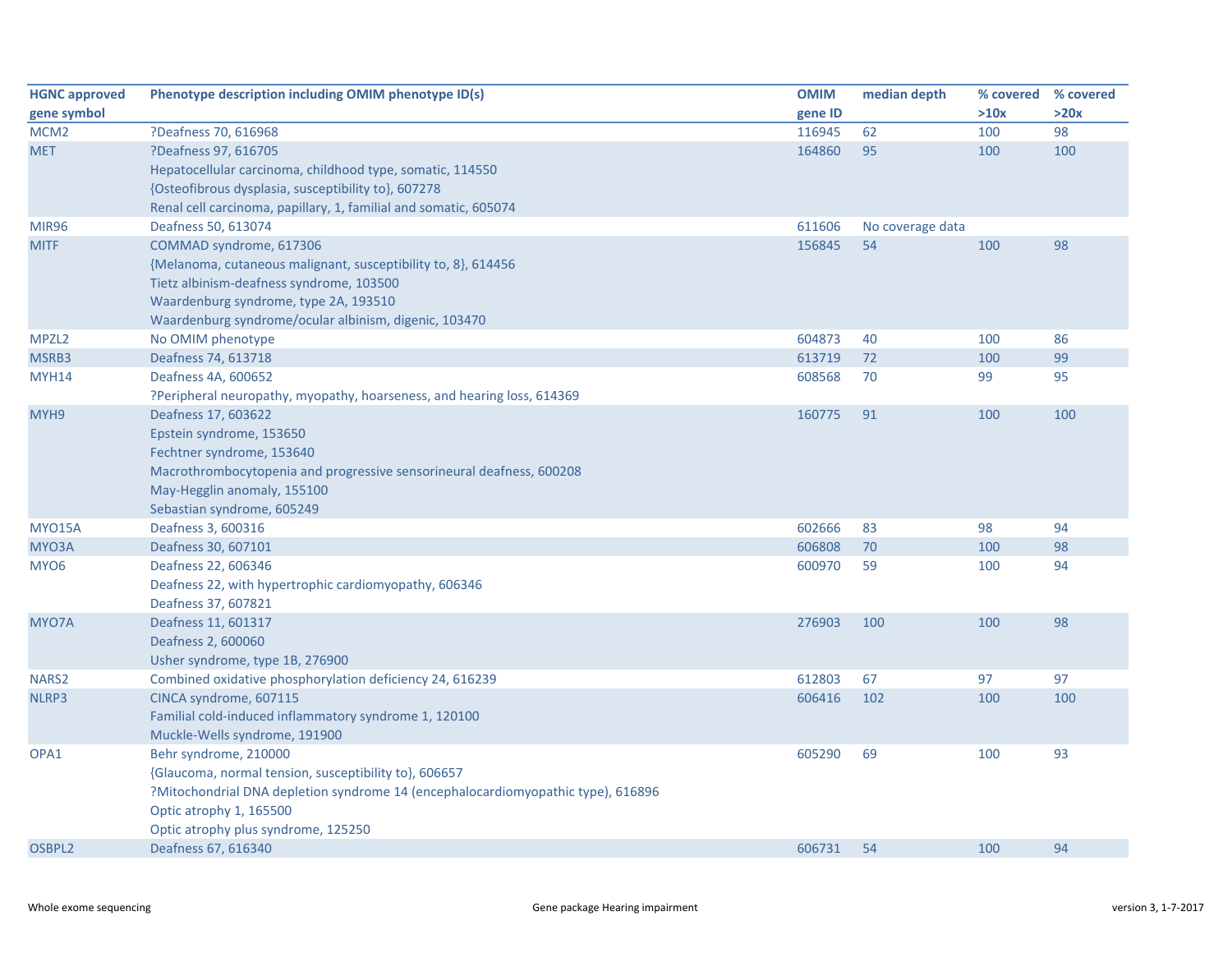| <b>HGNC approved</b>           | Phenotype description including OMIM phenotype ID(s)              | <b>OMIM</b> | median depth | % covered | % covered |
|--------------------------------|-------------------------------------------------------------------|-------------|--------------|-----------|-----------|
| gene symbol                    |                                                                   | gene ID     |              | >10x      | >20x      |
| <b>OTOA</b>                    | Deafness 22, 607039                                               | 607038      | 88           | 100       | 98        |
| <b>OTOF</b>                    | Auditory neuropathy, 1, 601071                                    | 603681      | 90           | 100       | 99        |
|                                | Deafness 9, 601071                                                |             |              |           |           |
| <b>OTOG</b>                    | Deafness 18B, 614945                                              | 604487      | 82           | 100       | 99        |
| <b>OTOGL</b>                   | Deafness 84B, 614944                                              | 614925      | 68           | 100       | 96        |
| P <sub>2</sub> R <sub>X2</sub> | Deafness 41, 608224                                               | 600844      | 61           | 100       | 95        |
| PAX3                           | Craniofacial-deafness-hand syndrome, 122880                       | 606597      | 71           | 100       | 100       |
|                                | Rhabdomyosarcoma 2, alveolar, 268220                              |             |              |           |           |
|                                | Waardenburg syndrome, type 1, 193500                              |             |              |           |           |
|                                | Waardenburg syndrome, type 3, 148820                              |             |              |           |           |
| PCDH15                         | Deafness 23, 609533                                               | 605514      | 89           | 100       | 98        |
|                                | Usher syndrome, type 1D/F digenic, 601067                         |             |              |           |           |
|                                | Usher syndrome, type 1F, 602083                                   |             |              |           |           |
| PDZD7                          | {Retinal disease in Usher syndrome type IIA, modifier of}, 276901 | 612971      | 60           | 99        | 96        |
|                                | Usher syndrome, type IIC, GPR98/PDZD7 digenic, 605472             |             |              |           |           |
| <b>PET100</b>                  | Mitochondrial complex IV deficiency, 220110                       | 614770      | 35           | 97        | 64        |
| PEX1                           | Heimler syndrome 1, 234580                                        | 602136      | 67           | 100       | 98        |
|                                | Peroxisome biogenesis disorder 1A (Zellweger), 214100             |             |              |           |           |
|                                | Peroxisome biogenesis disorder 1B (NALD/IRD), 601539              |             |              |           |           |
| PEX <sub>6</sub>               | Heimler syndrome 2, 616617                                        | 601498      | 71           | 95        | 91        |
|                                | Peroxisome biogenesis disorder 4A (Zellweger), 614862             |             |              |           |           |
|                                | Peroxisome biogenesis disorder 4B, 614863                         |             |              |           |           |
| PNPT1                          | Combined oxidative phosphorylation deficiency 13, 614932          | 610316      | 33           | 87        | 63        |
|                                | Deafness 70, 614934                                               |             |              |           |           |
| POU3F4                         | Deafness 2, 304400                                                | 300039      | 49           | 100       | 100       |
| POU4F3                         | Deafness 15, 602459                                               | 602460      | 131          | 100       | 100       |
| <b>PRKCB</b>                   | No OMIM phenotype                                                 | 176970      | 50           | 100       | 95        |
| PRPS1                          | Arts syndrome, 301835                                             | 311850      | 59           | 100       | 100       |
|                                | Charcot-Marie-Tooth disease recessive, 5, 311070                  |             |              |           |           |
|                                | Deafness 1, 304500                                                |             |              |           |           |
|                                | Gout, PRPS-related, 300661                                        |             |              |           |           |
|                                | Phosphoribosylpyrophosphate synthetase superactivity, 300661      |             |              |           |           |
| <b>PTPRQ</b>                   | Deafness 84A, 613391                                              | 603317      | 69           | 99        | 95        |
| RAI1                           | Smith-Magenis syndrome, 182290                                    | 607642      | 91           | 100       | 100       |
| <b>RDX</b>                     | Deafness 24, 611022                                               | 179410      | 51           | 100       | 93        |
| RIPOR2                         | ?Deafness 104, 616515                                             | 611410      | 46           | 99        | 91        |
| S1PR2                          | Deafness 68, 610419                                               | 605111      | 83           | 97        | 89        |
| <b>SERPINB6</b>                | ?Deafness 91, 613453                                              | 173321      | 99           | 100       | 100       |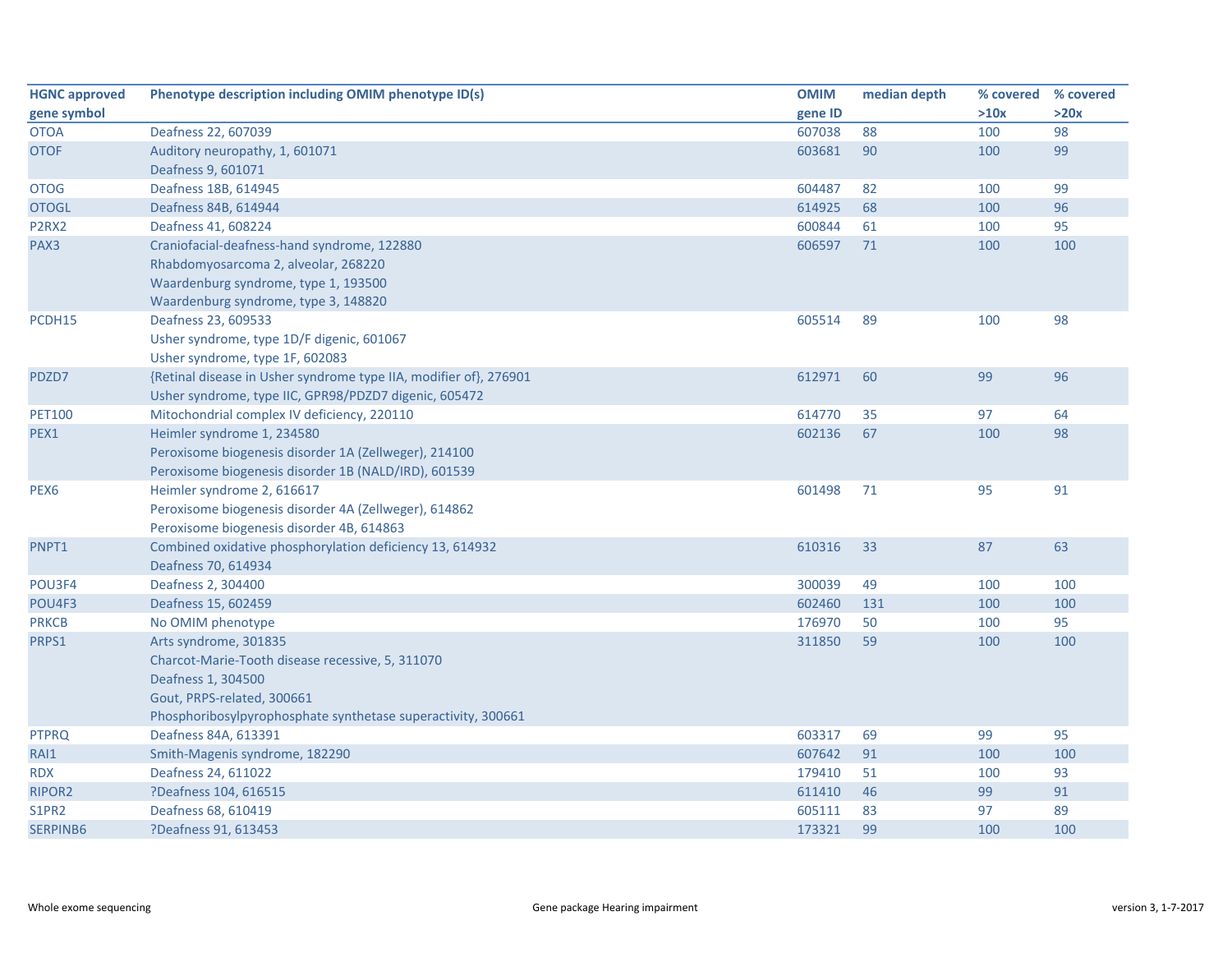| <b>HGNC approved</b> | Phenotype description including OMIM phenotype ID(s)                          | <b>OMIM</b> | median depth | % covered | % covered |
|----------------------|-------------------------------------------------------------------------------|-------------|--------------|-----------|-----------|
| gene symbol          |                                                                               | gene ID     |              | >10x      | >20x      |
| SIX <sub>1</sub>     | Branchiootic syndrome 3, 608389                                               | 601205      | 90           | 100       | 100       |
|                      | Deafness 23, 605192                                                           |             |              |           |           |
| SIX <sub>5</sub>     | Branchiootorenal syndrome 2, 610896                                           | 600963      | 45           | 94        | 82        |
| <b>SLC17A8</b>       | Deafness 25, 605583                                                           | 607557      | 81           | 100       | 99        |
| <b>SLC22A4</b>       | {Rheumatoid arthritis, susceptibility to}, 180300                             | 604190      | 97           | 100       | 100       |
| <b>SLC26A4</b>       | Deafness 4, with enlarged vestibular aqueduct, 600791                         | 605646      | 82           | 100       | 98        |
|                      | Pendred syndrome, 274600                                                      |             |              |           |           |
| <b>SLC26A5</b>       | ?Deafness 61, 613865                                                          | 604943      | 90           | 100       | 100       |
| <b>SLC33A1</b>       | Congenital cataracts, hearing loss, and neurodegeneration, 614482             | 603690      | 62           | 100       | 96        |
|                      | Spastic paraplegia 42, 612539                                                 |             |              |           |           |
| <b>SLITRK6</b>       | Deafness and myopia, 221200                                                   | 609681      | 93           | 100       | 100       |
| <b>SMPX</b>          | Deafness 4, 300066                                                            | 300226      | 50           | 100       | 94        |
| SNAI2                | Piebaldism, 172800                                                            | 602150      | 71           | 100       | 92        |
|                      | Waardenburg syndrome, type 2D, 608890                                         |             |              |           |           |
| <b>SOX10</b>         | PCWH syndrome, 609136                                                         | 602229      | 45           | 99        | 87        |
|                      | Waardenburg syndrome, type 2E, with or without neurologic involvement, 611584 |             |              |           |           |
|                      | Waardenburg syndrome, type 4C, 613266                                         |             |              |           |           |
| <b>STRC</b>          | Deafness 16, 603720                                                           | 606440      | 73           | 100       | 97        |
| SYNE4                | Deafness 76, 615540                                                           | 615535      | 36           | 99        | 85        |
| <b>TBC1D24</b>       | DOOR syndrome, 220500                                                         | 613577      | 92           | 100       | 100       |
|                      | Deafness 86, 614617                                                           |             |              |           |           |
|                      | Deafness 65, 616044                                                           |             |              |           |           |
|                      | Epileptic encephalopathy, early infantile, 16, 615338                         |             |              |           |           |
|                      | Myoclonic epilepsy, infantile, familial, 605021                               |             |              |           |           |
| <b>TECTA</b>         | Deafness 8/12, 601543                                                         | 602574      | 101          | 100       | 100       |
|                      | Deafness 21, 603629                                                           |             |              |           |           |
| <b>TIMM8A</b>        | Mohr-Tranebjaerg syndrome, 304700                                             | 300356      | 42           | 100       | 100       |
| TJP2                 | Cholestasis, progressive familial intrahepatic 4, 615878                      | 607709      | 83           | 100       | 99        |
|                      | Hypercholanemia, familial, 607748                                             |             |              |           |           |
| TMC1                 | Deafness 36, 606705                                                           | 606706      | 68           | 100       | 100       |
|                      | Deafness 7, 600974                                                            |             |              |           |           |
| <b>TMEM132E</b>      | No OMIM phenotype                                                             | 616178      | 54           | 93        | 86        |
| <b>TMIE</b>          | Deafness 6, 600971                                                            | 607237      | 68           | 99        | 88        |
| <b>TMPRSS3</b>       | Deafness 8/10, 601072                                                         | 605511      | 94           | 100       | 100       |
| TMTC2                | No OMIM phenotype                                                             | 615856      | 58           | 100       | 95        |
| <b>TNC</b>           | Deafness 56, 615629                                                           | 187380      | 64           | 99        | 92        |
| <b>TPRN</b>          | Deafness 79, 613307                                                           | 613354      | 49           | 80        | $71\,$    |
| <b>TRIOBP</b>        | Deafness 28, 609823                                                           | 609761      | 120          | 100       | 99        |
| <b>TSPEAR</b>        | Deafness 98, 614861                                                           | 612920      | 97           | 100       | 100       |